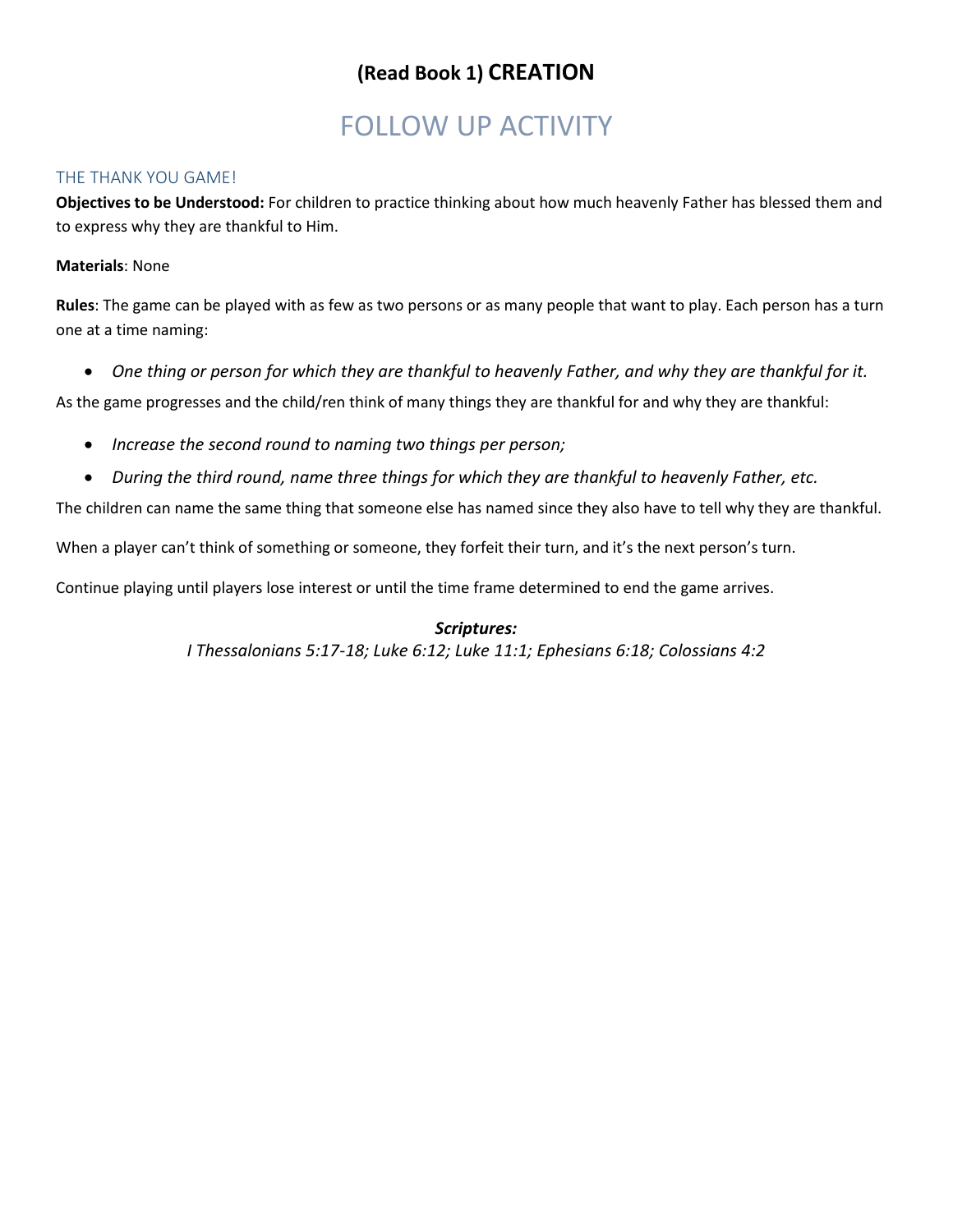## **(Read Book 2) THE FALL OF MAN**

# FOLLOW-UP ACTIVITY

### PRAYING TO FATHER

### Objectives to be Understood:

- 1. For children to know why it is important to choose to listen and obey God;
- 2. To pray in their own words to Father, and;
- 3. That God has told us to pray for certain things.

### Materials: None

### Parent/Teacher Script:

Your Father in heaven loves you! God's kingdom is full of love. In God's kingdom He thinks about you and has made good plans for you. The devil's kingdom is full of hate. The devil wants to hurt you.

Father told Jesus to tell you to pray for certain things. One thing Father told you to pray and ask Him is for His kingdom to come to earth. Why do you think Father wants His kingdom on earth, instead of the devil's kingdom? (Listen to Answers) Father wants everyone to have His love. Father does not want anyone to be hurt by listening to the devil. So God, your heavenly Father wants you to pray and ask Him for His Kingdom to come to earth. When you choose to obey Father and pray for what He told you, then He can show you His good Kingdom of love.

The good angels in heaven chose to believe and obey Father because they knew God is good and He loves them. Everything that God tells you to do is always for your good. Father also asked you to pray that His will be done on earth, just like it is in heaven. Can you think of any good thing that God may want you to do on earth, like it is in heaven? *(Listen to Answers)* 

In heaven, God's Kingdom is full of love! Everyone loves heavenly Father and all the other people in heaven. Your Father wants you to also love Him and other people on earth. But sometimes a person might act mean and NOT show love like in God's Kingdom. That's why Father told you to pray. God wants you to pray and ask Him to help the person to know His love.

When you pray and ask Father for His kingdom to come and for His will to be done on earth just like it is in heaven, YOU ARE OBEYING HIM!

Why do you think it is important to listen and obey God? *(Listen to Answers)* When you listen and obey God, it shows Him that you love Him.

Think of someone who needs God's Kingdom of love and let's pray for them. You can use your own words and pray it your own way. Father will hear you and understand you no matter how you say it. You can talk to Father about everything. You can pray now and anytime you choose. Remember to always thank Him! God loves you and will hear your prayer. Let's pray softly.

### *Scriptures:*

*Jeremiah 29:11-13; Matthew 6:10; Matthew 5:43-45; John 14:15; I Thessalonians 5:16-18; I John 5:14-15*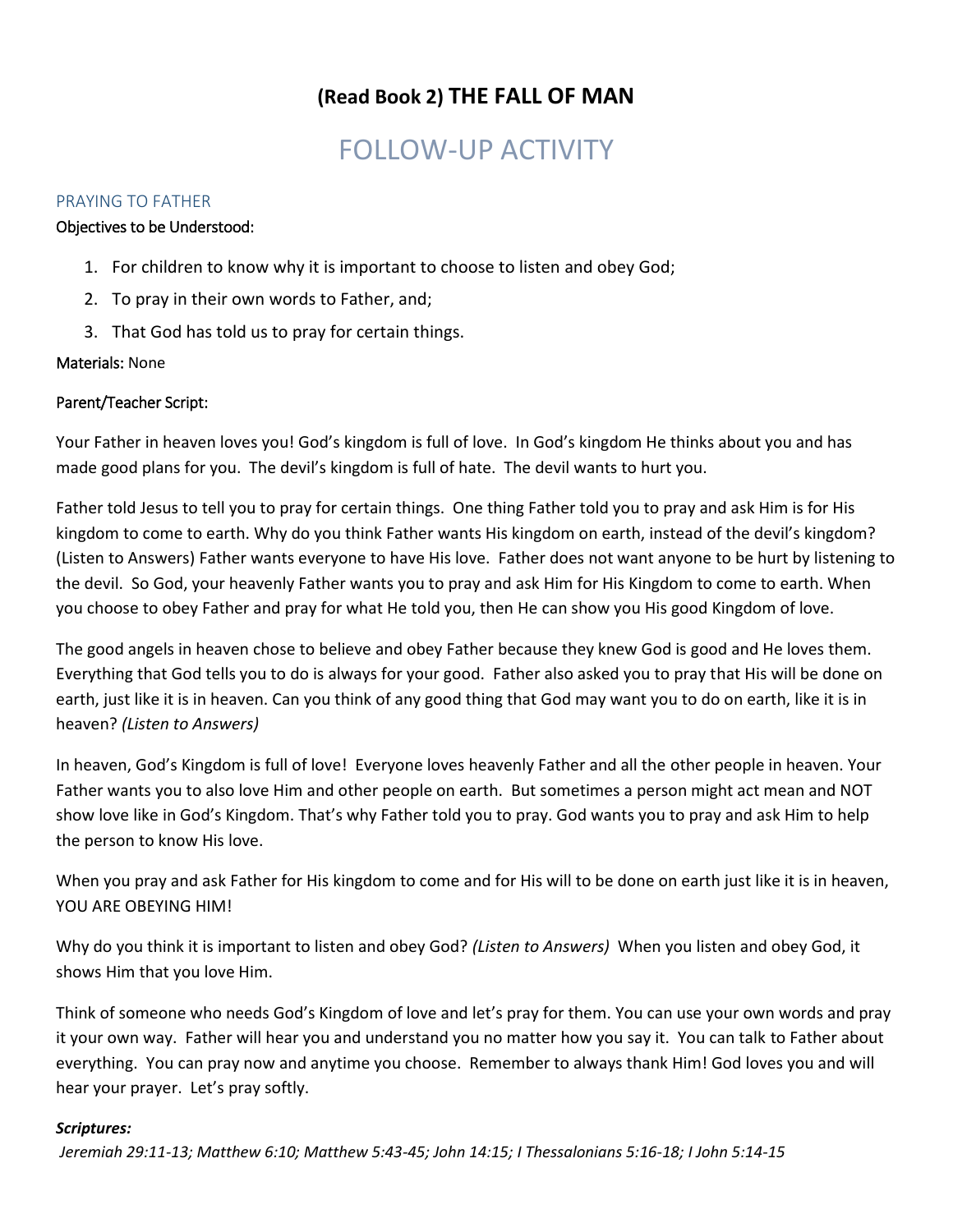## **(Read Book 3) JESUS**

# FOLLOW UP ACTIVITY

### I'M A CHILD OF GOD! LET'S CELEBRATE!

Objectives to be Understood: For children to understand the day they were "Born Again" is a special and important day to remember.

Activity: Plan a party to celebrate the day the child was Born Again as a child of Father.

Materials: Paper, markers, tape (or something to write on like a chalk board); Party items such as, streamers, Happy Birthday banner, balloons, party hats, snack items such as juice, cake, cookies, etc.

Parent/Teacher Script: If you believed Jesus and received Holy Spirit into your heart, you have two birthdays. Your first birthday was when you were born on earth from God in Adam through your parents. Your second birthday was when you were "Born Again" by the Spirit of God in Jesus as a child of God, your heavenly Father.

Tell children we will have a party to celebrate the day you were "Born Again" as a child of God.

What are some things you would like to do to thank your heavenly Father and Jesus and celebrate your "Born Again" second birthday?

(Listen to the responses and write down the things you agree upon)

### **Some ideas:**

Plan fun games! Ask the children: What are some games you would like to play?

Plan time to praise, dance and thank God.

Plan to sing the Happy Birthday song.

Plan to make a birthday card to give to each other.

Give children their certificate of "The Day I Believed In Jesus!"

Party and have fun celebrating the child's new life in Christ Jesus!

### **Scriptures:**

John 3:5-7; 2 Corinthians 5:17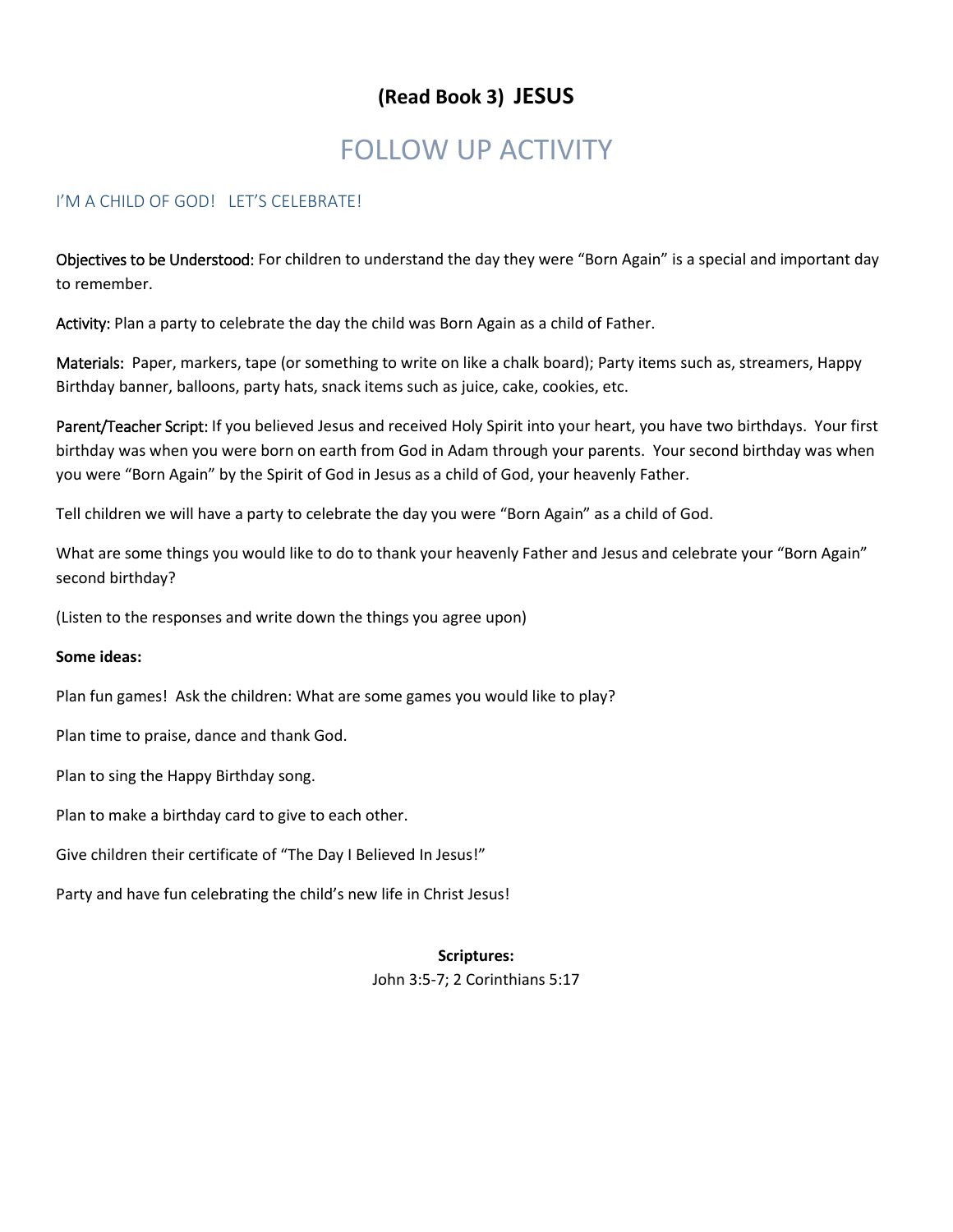### **(Read Book 4) FORGIVE**

# FOLLOW UP ACTIVITY

### YOU ARE A KING AND AMBASSADOR

**Objectives to be Understood:** when you believed Jesus, you become one of Father's children, a king in Christ Jesus, and an ambassador on earth to show and tell others about Father's love for them.

**Activity:** Children will make crowns to remind them that as children of God, He has made them kings and ambassadors in their spirit.

**Materials:** crown pattern; tag board; markers; crayons; scissors; stapler; tape, yarn or ribbon, hole puncher, glue sticks; aluminum foil; jewel-like stickers; other glittery materials to put on a crown.

**Parent/Teacher Script:** Father is a Spirit. Holy Spirit is a Spirit. When Jesus rose from the dead, Father gave Jesus a new Spirit body. Your spirit lives inside of your body. When you believed Jesus, Father made you a totally new person in your spirit, and gave you Holy Spirit to live in you and be with you. Father is King of the universe and the highest King of all things. When you believed Jesus, Father made you His child and a king on the earth in your spirit. Jesus is the King over all of God's kings on the earth. Jesus has given you a mission and a job to do on earth for Father. Your work for God is to be His king and ambassador. Do you know what an ambassador does?

An ambassador is a person that is sent somewhere by their King to say and do what their King told them. Your mission and job as king and ambassador is to believe Jesus and show Father's love to all people. Raise your hand if you accept the mission to be God's king and ambassador on earth.

Let's say it together:

### **"YES! I AM A KING AND AMBASSADOR FOR JESUS!"**

*(Repeat several times with power!)*

In the spirit, God has given His sons and daughters crowns. We don't know what your crown looks like but we know it is beautiful. We will make crowns to remind us that God has made His children that believe Jesus, kings and ambassadors in our brand new spirit. And we have a job to do for God on earth!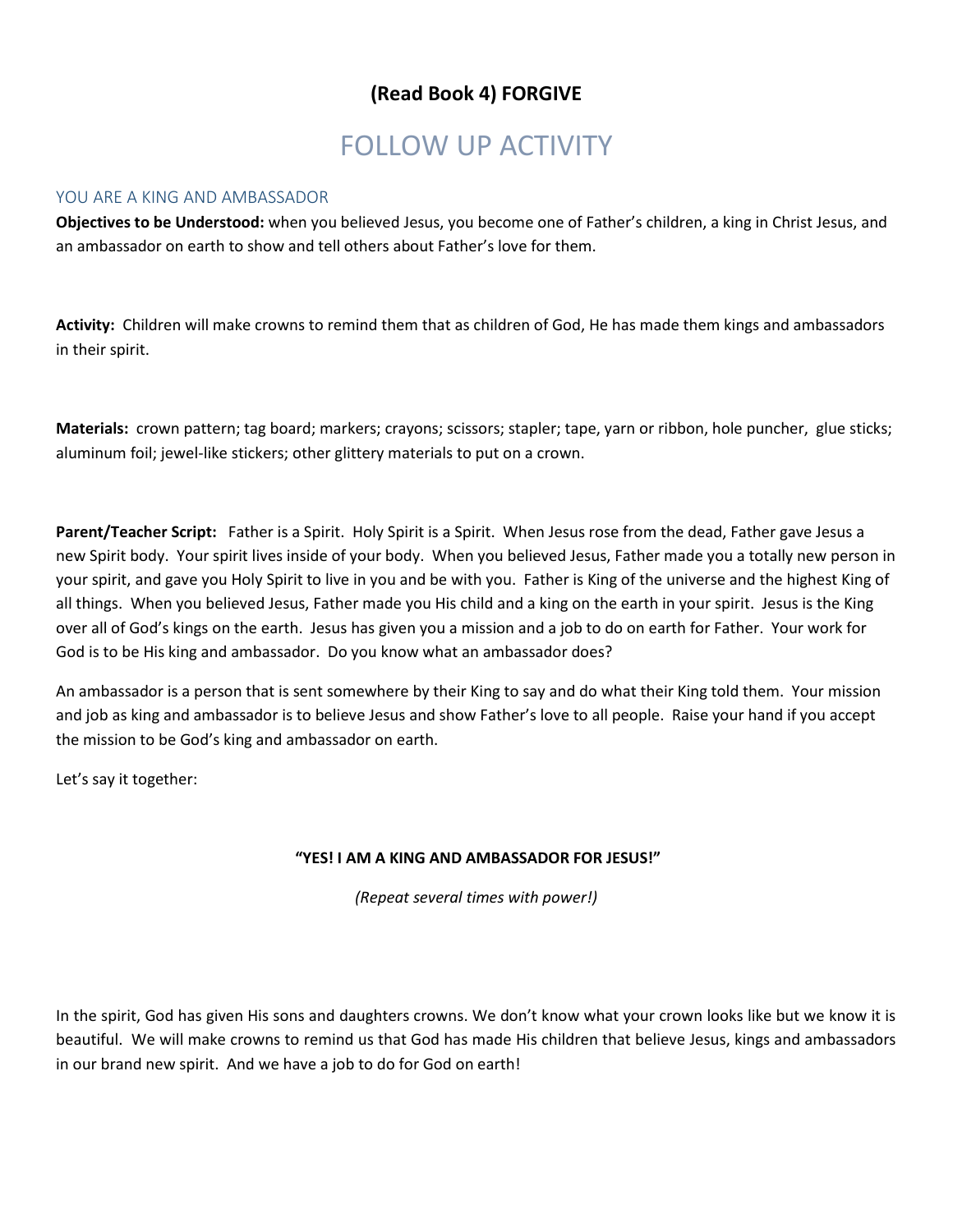### **INSTRUCTIONS TO MAKE A CROWN:**

- 1. Cut out (from sturdy paper, i.e. tag board) a crown for each child. *(See crown pattern or make your own crown pattern)*
- 2. Provide materials for children to decorate their crowns.
- 3. As children make their crowns, tell them:

They have the job of showing others Father's Kingdom of love. This is fun and makes Father and Jesus happy. You get to tell others that Father and Jesus loves them. You can tell them what Jesus did for all of us. You can pray for others. When people say or do mean things you can forgive them like Jesus. Holy Spirit is your helper and together Holy Spirit and you have a great job to do!

4. Ask children: Since you are an ambassador for Jesus, what are some things that you can do to show love to others? *(Listen to responses)*

### **Scriptures:**

2 Corinthians 5:18-21; I Timothy 6:15; Isaiah 33:22; Jeremiah 10:10; John 4:24; Revelation 1:5-6

## **CROWN PATTERN**



1) Cut out crown.

- 2) Child to decorate crown.
- 3) To attach sides of crown to rest on child's head, either:
	- a. Punch a hole in each side of crown, tie yarn or ribbon through holes, and tie yarn or ribbon ends at back of child's head. Or,
	- b. tape or staple paper strips to sides of crown, measure tag board strips to size of child's head, and tape the strips together so that crown rests on child's head.

*Crown Pattern used from internet site Pattern of child crown - Bing Images.htm*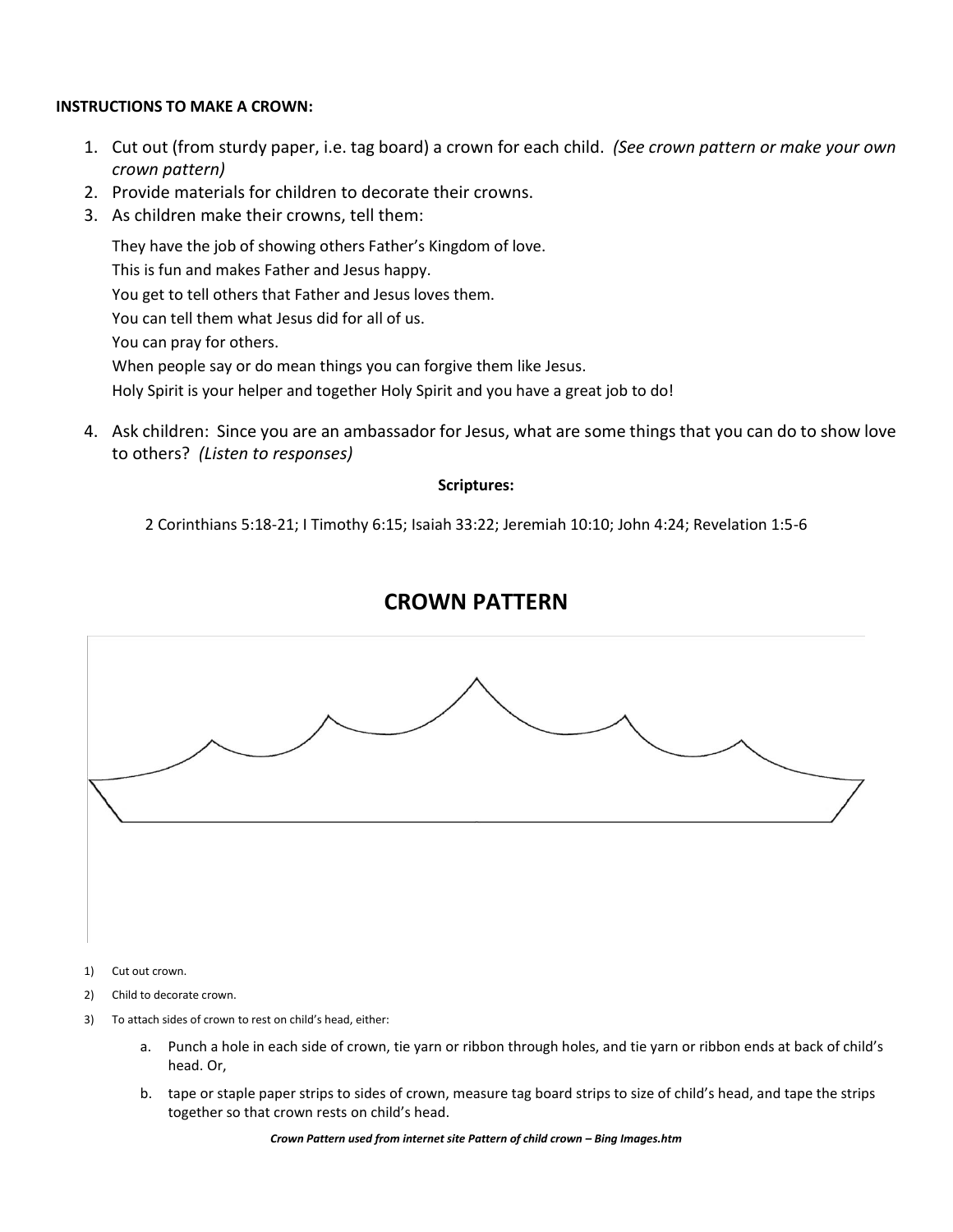## **(Read Book 5) YOUR POWER IN JESUS**

# FOLLOW UP ACTIVITY

### LEARNING GOD'S WORD

### **Objectives to be Understood:**

- 1) Learn to think "new" like heavenly Father and Jesus by understanding God's Word, and
- 2) have fun learning God's Word.

Materials: Paper; Writing instrument, such as pencil, markers, pen; tape

### **INSTRUCTIONS:**

- 1) Choose a scripture weekly (or more often as your family masters it).
- 2) Write the scripture out, and post it where your child and family members can see and read it.
- 3) Choose a specific time for the family to read or recite it by memory, such as before a meal. (Keep the atmosphere light so everyone wants to learn)
- 4) Engage in conversation to talk about the scripture and what it means during the meal. Here are a few examples to get you started with their personalized meanings in parenthesis:
	- a. Galatians 3:26 You are all children of God by believing in Christ Jesus. (I am God's child because I believe Jesus!)
	- b. John 15:12- (Jesus said) Here is my command, Love each other, just as I have loved you. (Jesus loves me, and I love him, and others!)
	- c. John 15:14 (Jesus said) You are my friends if you do what I command. (I am a friend of Jesus because I obey Jesus!)
	- d. I Corinthians 3:16 Don't you know that you yourselves are God's temple? God's Spirit lives in you. (I am God's temple, and God's Holy Spirit lives in me!)
	- e. Hebrews 4:16- So let us boldly approach the throne of grace. Then we will receive mercy. We will find grace to help us when we need it. (I can come boldly to God's throne and obtain help when I need it!)
	- f. Colossians 2:10 Because you belong to Christ, you have everything you need. He is the ruler over every power and authority. (I am complete in Christ Jesus!)

*God bless you and your family! Continue to learn God's Word, understand it, pray, and trust your heavenly Father and Jesus to perform it. (Isaiah 55:11)*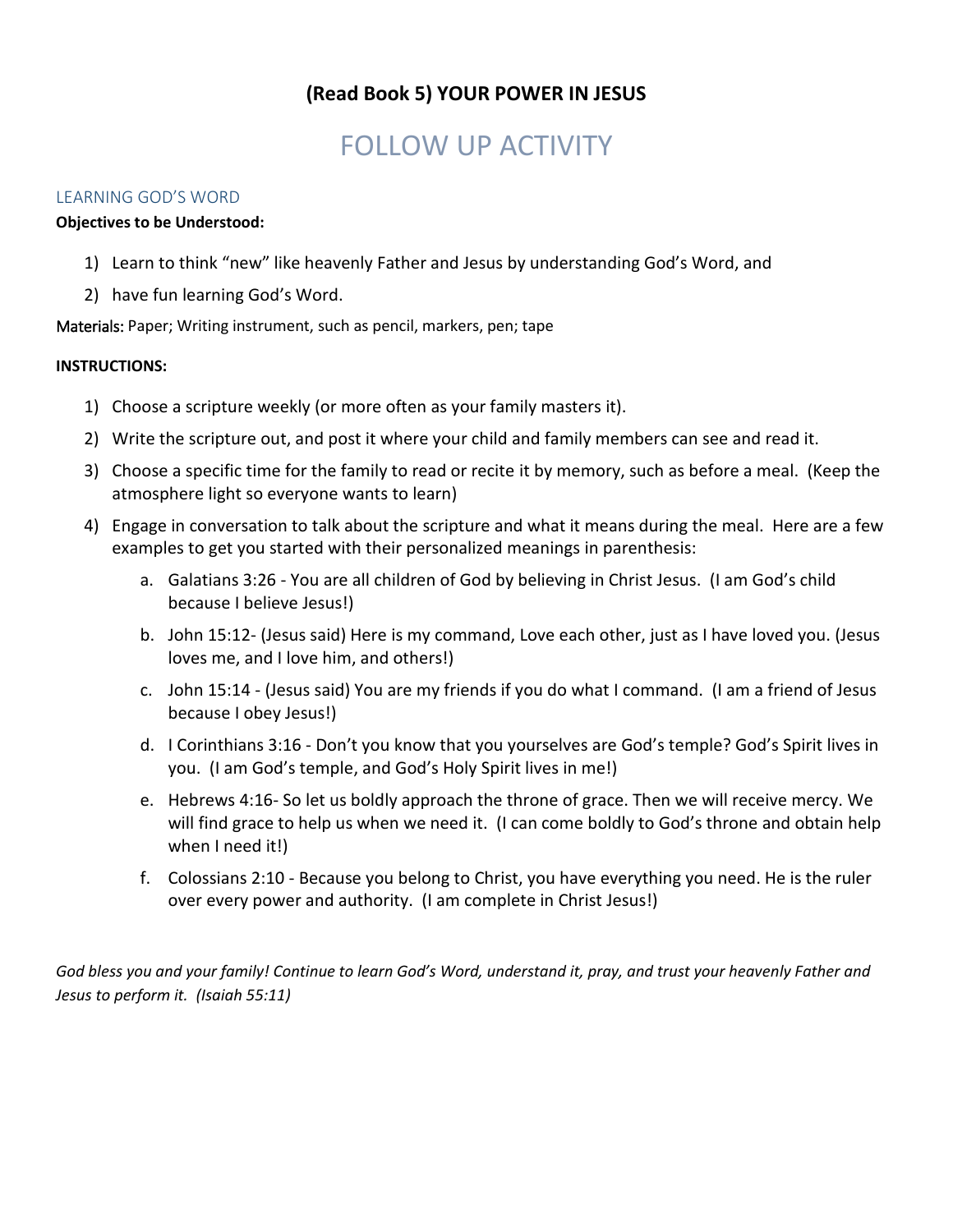### **(Read Book 6) THE KINGDOM OF GOD**

# FOLLOW UP ACTIVITY

### SHOWING GOD'S KINGDOM

**Objectives to be Understood:** You can show God's Kingdom to others

**Materials:** Cell Phone Video Camera

**Activity:** To discuss and practice showing God's love and kindness

**Parent/Teacher Script:** A Kingdom is the entire place where a king has power to be in charge as the leader. When you were born again, Father put His Kingdom, His Holy Spirit, in you. In your spirit, Jesus made you a king and priest unto Him. Jesus made you His leader to show God's Kingdom of love to others.Since God our heavenly Father is love, the way you show His kingdom is to show others love like Father and Jesus. Love is an action of kindness. Many times you can see love and kindness. God, our Father showed His great love and kindness for us when He sent Jesus to die for us.

If \_\_\_\_\_ *(say a child's name)* asked for help and I said I would help *him/her*, am I being kind and showing love? (Listen to answers) But what if I did not do what I said? What if I never went to help *him/her*? Is that showing love or kindness?

#### (Listen to answers)

No, that is not showing love or kindness. How do you think \_\_\_\_\_ *(child's name)* would feel if I ignored *him/her* and did not do what I said?

### *(Listen to answers*)

"*S/he* might feel bad." That is NOT showing God's kingdom and love.

What are some ways you can be kind and show love to another child or your sister or brother? *(Listen to answers)*

*(Suggestions: You could: be a friend and play nicely; no hitting, pushing, or yelling at them, you could listen when they talk to you, answer nicely, etc)*

How could you show love to your parents?

### *(Listen to answers)*

*(Suggestions: You could: obey them; be respectful by not talking rude to them; help them; listen to them)*

Every time you show love and kindness, you are showing God's Kingdom. You are showing others how our Father does things in heaven. Holy Spirit can help you and remind you to show God's Kingdom. You can pray every day and ask our Father to help you show His Kingdom of love to others.